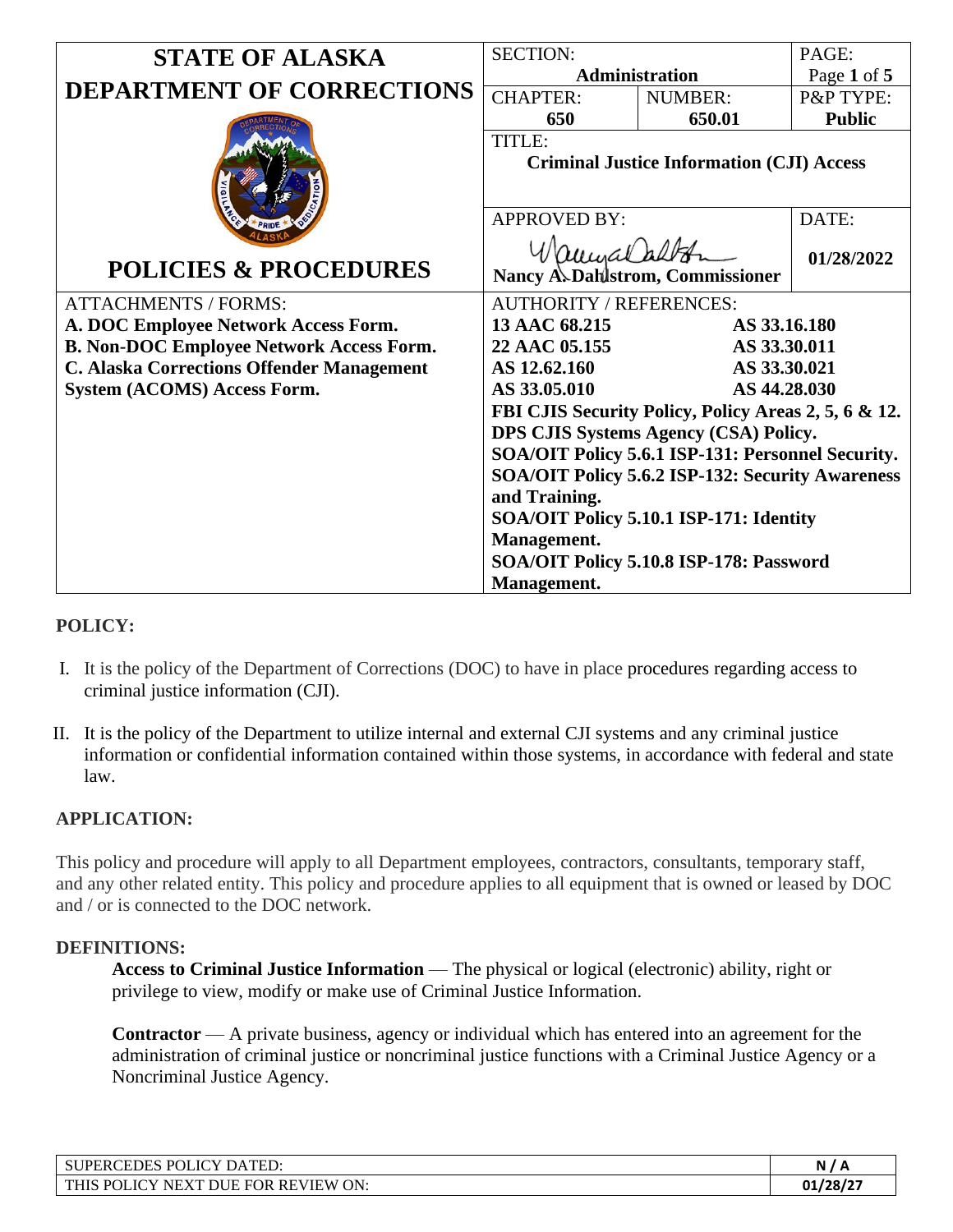| <b>SECTION:</b>                                  |                       | PAGE:                |
|--------------------------------------------------|-----------------------|----------------------|
|                                                  | <b>Administration</b> | Page 2 of 5          |
| <b>CHAPTER:</b>                                  | NUMBER:               | <b>P&amp;P TYPE:</b> |
| 650                                              | 650.01                | <b>Public</b>        |
| TITLE:                                           |                       |                      |
| <b>Criminal Justice Information (CJI) Access</b> |                       |                      |

**Contracting Government Agency (CGA)** — The government agency, whether a Criminal Justice Agency or a Noncriminal Justice Agency, which enters into an agreement with a private contractor.

**Criminal Justice Agency (CJA**) — The courts, a governmental agency, or any subunit of a governmental agency which performs the administration of criminal justice pursuant to a statute or executive order and which allocates a substantial part of its annual budget to the administration of criminal justice. State and federal Inspectors General Offices are included.

**Criminal Justice Information (CJI)** — Criminal Justice Information is the abstract term used to refer to all data necessary for law enforcement agencies to perform their mission and enforce the laws, including but not limited to: biometric, identity history, person, organization, property (when accompanied by any personally identifiable information), and case/incident history data.

**Terminal Agency Coordinator (TAC) — Serves as the point-of-contact at the local agency for matters** relating to CJIS information access. A TAC administers CJIS systems programs within the local agency and oversees the agency's compliance with CJIS systems policies.

**Unique Identification (unique ID):** can take the form of a full name, badge number, serial number, and /or other unique alphanumeric identifier. Agencies shall ensure that all user IDs belong to currently authorized users. Identification data shall be kept current by adding new users and disabling and/or deleting former users.

# **PROCEDURES:**

I. General Procedures:

All users requesting access to DOC CJI (physical or electronic) or unescorted access to a secure office, in accordance with 13 AAC 68.215, shall undergo a state of residency and an FBI Nationwide fingerprint background check. All requesters shall fill out a DPS Personnel Security Clearance Form and User Agreement, obtain two copies of fingerprints, and submit for processing as listed in II below.

- A. If the background check reveals a felony conviction of any kind, access to CJI will be denied.
- B. Applicants with a record of misdemeanor offense(s) and/or fugitive will receive an initial denial of their application. A review of extenuating circumstances, offense severity, age of the offense and any other factors supporting a possible variance. A recommendation will be forwarded to DOC Commissioner or designee for final determination. Please refer to Section III. Appeal Process
- C. If a conviction of record is found on a contractor, Contracting Government Agency (CGA), or temporary hire, agency shall be formally notified, and system access shall be delayed pending review of the criminal history record information.
- II. CJI Clearance and Access Procedures:
	- A. All DOC employees shall:

| <b>SUPERCEDES POT</b><br><b>ICY DATED.</b><br>⊥IU×                                      | N.<br>- 44 |
|-----------------------------------------------------------------------------------------|------------|
| <b>POLICY</b><br>ON:<br><b>FOR REVIEW</b><br><b>DUE F</b><br><b>THIS</b><br><b>NEXT</b> | 01/28/27   |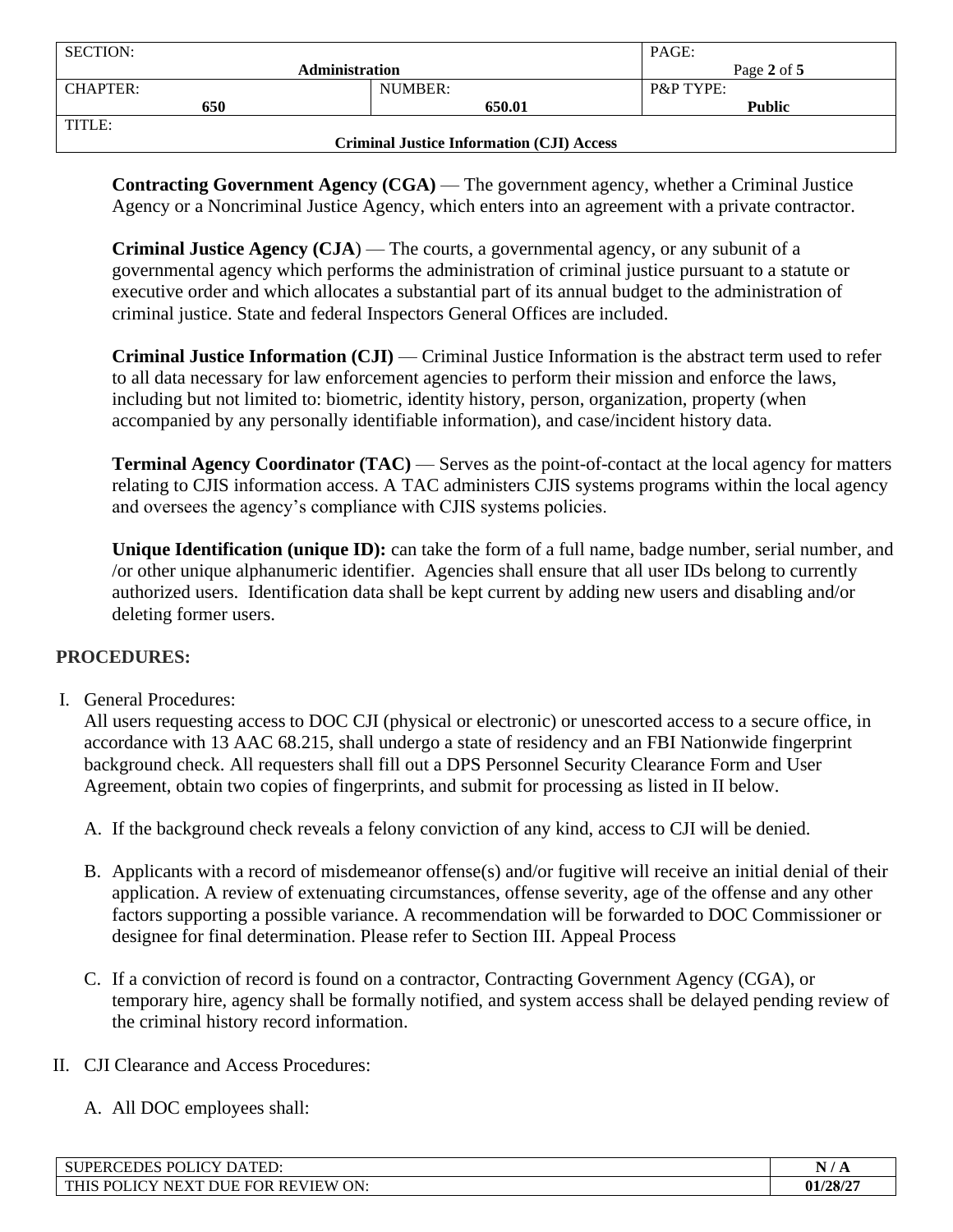| <b>SECTION:</b>                                  |         | PAGE:                |
|--------------------------------------------------|---------|----------------------|
| <b>Administration</b>                            |         | Page 3 of 5          |
| <b>CHAPTER:</b>                                  | NUMBER: | <b>P&amp;P TYPE:</b> |
| 650                                              | 650.01  | <b>Public</b>        |
| TITLE:                                           |         |                      |
| <b>Criminal Justice Information (CJI) Access</b> |         |                      |

- 1. Submit a DOC Employee Network Access Form (Attachment A) and ACOMS Access Form (Attachment C), per instructions on form, prior to accessing any Department CJI or information system.
- 2. Submit DPS Personal Security Clearance Form and User Agreement and two copies of Fingerprints to local APSIN TAC.
- 3. Complete security awareness and\or APSIN Test within six (6) weeks of appointment of station and biennial thereafter.
- B. All Non-DOC employees shall:
	- 1. Fill out and submit a Non-DOC Employee Network Access Form (Attachment B) and, if needed, ACOMS Access Form (Attachment C), per instructions on form, prior to accessing any Department CJI or information system.
	- 2. Submit DPS Personal Security Clearance Form and User Agreement and two copies of Fingerprints to DOC CJIS Unit
	- 3. Complete Security Awareness training prior to gaining authorization to access to CJI or secure facility, and bi-annually thereafter.
	- 4. Have appropriate signed agreement(s) on file:
		- a. Any CJA receiving access to CJI shall enter into a signed written agreement with the appropriate signatory authority. The written agreement shall specify the CJI, information systems, and services to which the agency will have access, and the policies to which the agency must adhere.
		- b. A Non-Criminal Justice Agency designated to perform criminal justice functions for a CJA shall be eligible for access to the CJI. Access shall be permitted when such designation is authorized pursuant to executive order, statute, regulation, or interagency agreement.
- C. All Contractors \ Vendors accessing CJI shall:
	- 1. Fill out and submit a Non-DOC Employee Network Access Form (Attachment B) and, if necessary, ACOMS Access Form (Attachment C), per instructions on form, prior to accessing any DOC CJI or Information Systems.
	- 2. Submit DPS Personal Security Clearance Form and User Agreement and two copies of Fingerprints to DOC CJIS Unit
	- 3. Read, sign, and submit the FBI Security Addendum
	- 4. Complete Security Awareness training prior to gaining authorization to access to CJI or secure

| POLICY DATED:<br><b>IPERCEDES</b><br>-SU                                                                                                        | N.<br>.  |
|-------------------------------------------------------------------------------------------------------------------------------------------------|----------|
| <b>REVIEW ON:</b><br><b>FOR</b><br><b>THIC</b><br>P <sub>0</sub><br>$T\cap V$<br>$\mathbf{H}$<br>-----<br>E וכי<br>ЛC<br>NH<br>UL.<br>$\lambda$ | 01/28/2' |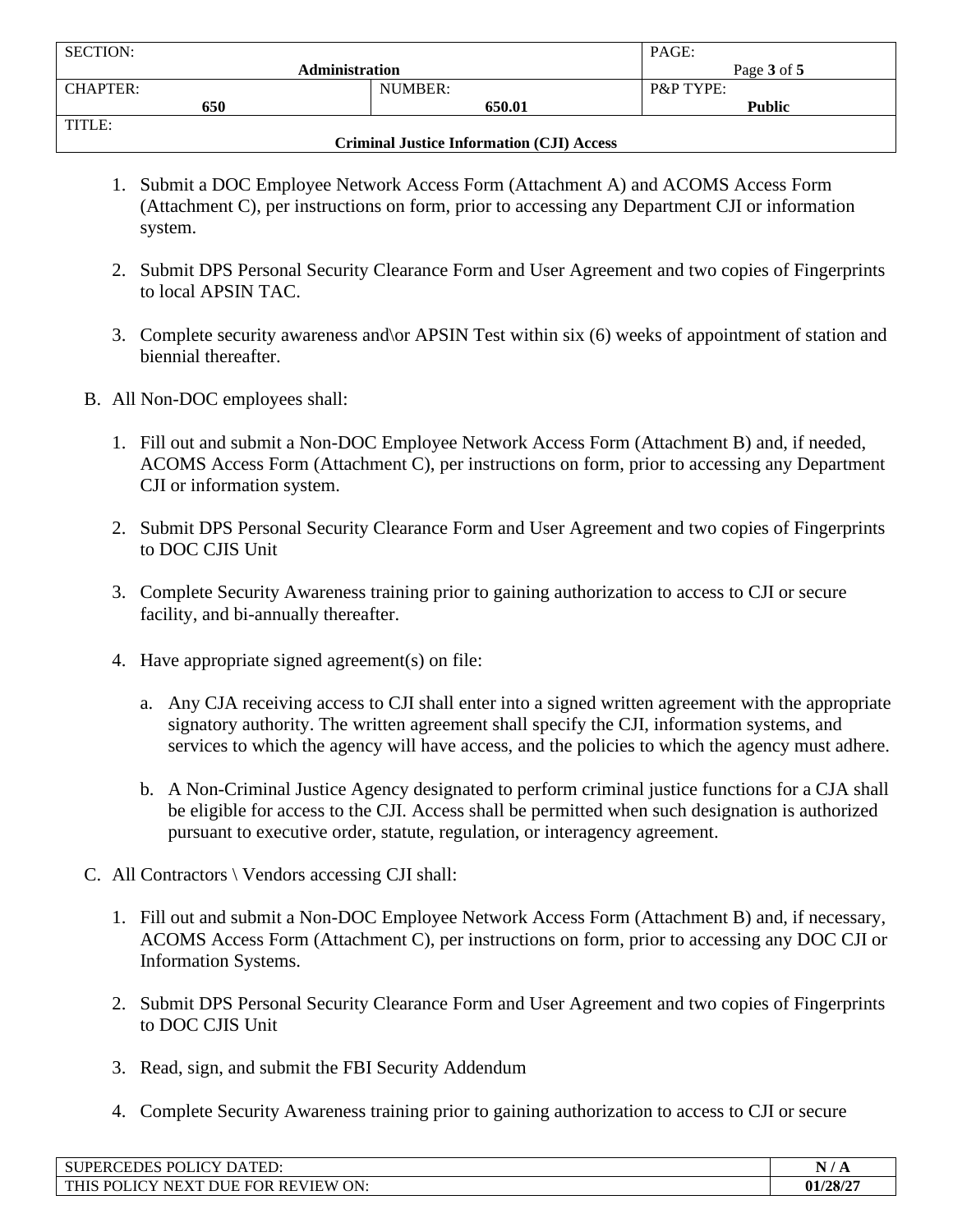| <b>SECTION:</b>                                  |                       | PAGE:                |
|--------------------------------------------------|-----------------------|----------------------|
|                                                  | <b>Administration</b> | Page 4 of 5          |
| <b>CHAPTER:</b>                                  | NUMBER:               | <b>P&amp;P TYPE:</b> |
| 650                                              | 650.01                | <b>Public</b>        |
| TITLE:                                           |                       |                      |
| <b>Criminal Justice Information (CJI) Access</b> |                       |                      |

facility, and bi-annually thereafter.

### III. Appeal Process

DOC shall process all appeals through the Commissioner's Office, or designee, within six weeks of receipt.

- A. DOC Designated APSIN TAC will receive a denial for any misdemeanor conviction, along with an appeal, from DPS. APSIN TAC shall conduct research and interview applicant to process the appeal.
	- 1. APSIN TAC shall forward the completed appeal to  $\frac{d}{d}$  [doc.cjis@alaska.gov](mailto:doc.cjis@alaska.gov)
	- 2. A CJIS Unit Ticket created
- B. For DOC staff appeals, CJIS Unit shall forward to HR for hiring packet and nexus review.
	- 1. HR appends recommendation **APPROVE or DENY.**
	- 2. Replies to CJIS Unit Notification, CJIS Unit Ticket Updated

*Note: Appeals for contractors and vendors remain with CJIS Unit and are forwarded directly to Commissioner or designee when complete.*

- C. CJIS Unit shall forward to Division Director
	- 1. Division Director Reviews and appends recommendation **APPROVE or DENY.**
	- 2. Replies to CJIS Unit Notification, CJIS Unit Ticket Updated
- D. CJIS Unit reviews to ensure compliance with FBI CJIS Security Policy and CSA
	- 1. CJIS Unit Reviews and appends recommendation **APPROVE or DENY.**
	- 2. CJIS Unit Updates Ticket
- E. CJIS Unit Notifies Commissioner or Commissioner Designee of pending appeal.
- F. Commissioner or Commissioner Designee shall:
	- 1. Review and make decision to **APPROVE or DENY.**
	- 2. Signs the Appeal Document
	- 3. CJIS Unit Ticket Updated
- G. CJIS Unit submits final decision to DPS for consideration.
- H. CJIS Unit logs the appeal and decision.

### IV. Accounts:

- A. All users shall be assigned a unique ID:
- B. Users **shall keep confidential** their assigned credentials (User ID and Password)
- C. Passwords shall:
	- 1. Be a minimum length of eight (8) characters on all systems.

| <b>TOTT</b><br>$\overline{P}$ $\cap$ $\overline{I}$<br>$\mathbf{L}$<br>TED:<br>SU.<br>4 DE Y<br>м<br><b>DA</b><br><b>ERCEDES</b><br><b>VLIC</b><br>$\overline{\phantom{a}}$ | $\overline{\phantom{a}}$<br>ב⊿ ו |
|-----------------------------------------------------------------------------------------------------------------------------------------------------------------------------|----------------------------------|
| ON:<br><b>THIS</b><br><b>REVIEW</b><br>$\mathbf{v}$<br><b>POI</b><br>л<br>$\cdot$<br>OR<br>NE<br>H.<br>⊩                                                                    | 01/28/2                          |